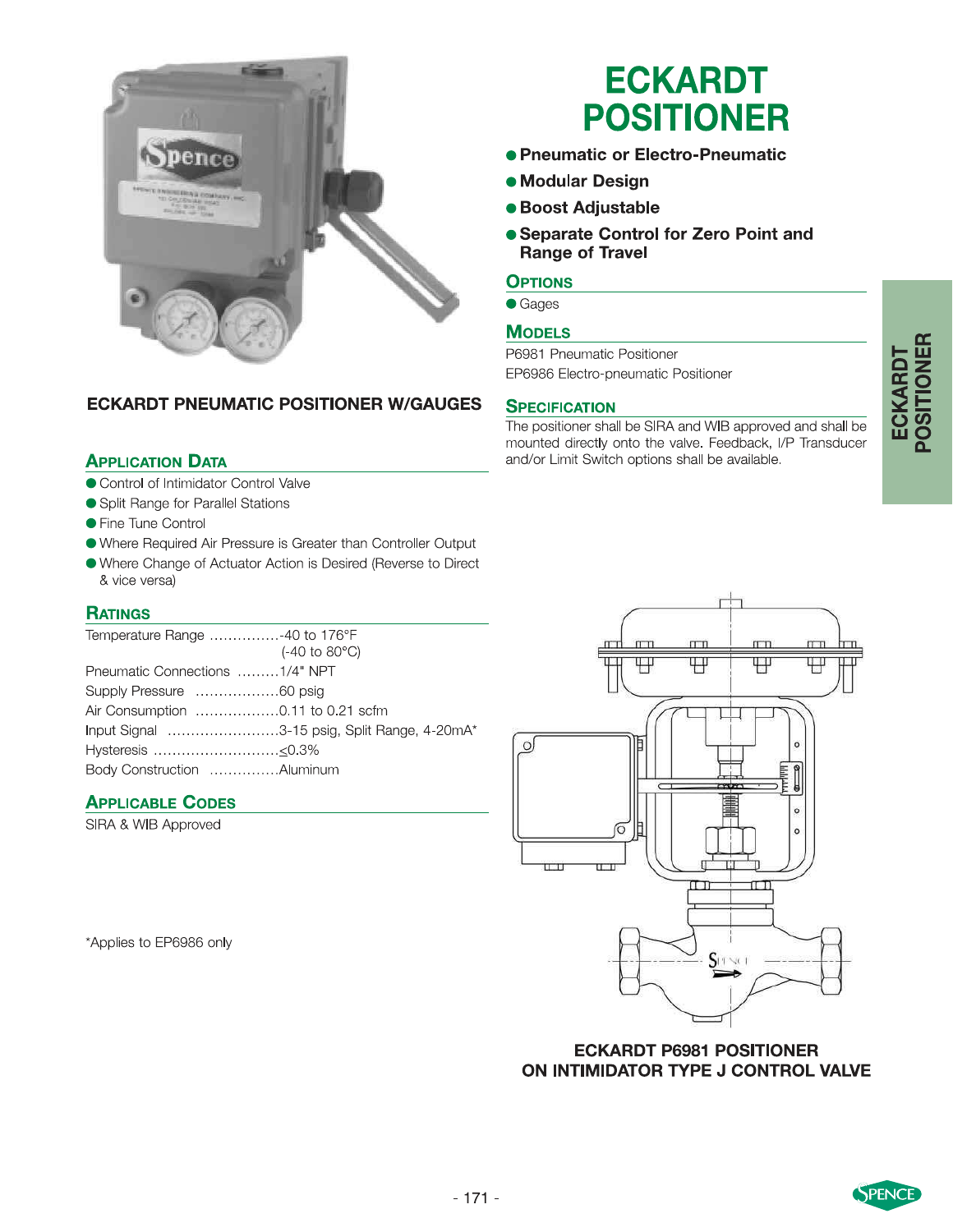

## **APPLICATION DATA**

- Control of Intimidator, Boss and Doctor Control Valves
- Split Range for Parallel Stations
- Fine Tune Control
- Where Required Air Pressure is Greater than Controller Output
- Where Change of Actuator Action is Desired (Reverse to Direct & vice versa)

#### **RATINGS**

| Temperature Range 4 to 185°F   |                                             |
|--------------------------------|---------------------------------------------|
|                                | $(-20 \text{ to } 85^{\circ}\text{C})$      |
| Supply Pressure 60 psig        |                                             |
| Air Consumption 0.31 scfm (P4) |                                             |
|                                | 0.71 scfm (P5)                              |
|                                | 0.78 scfm (EP5)                             |
|                                | Input Signal 3-15 psig, Split Range 4-20 mA |
| Linearity ±0.7% (P4)           |                                             |
|                                | $<$ 0.5% (P5 & EP5)                         |
|                                |                                             |
|                                | $<$ 0.75% (P5)                              |
|                                | $<$ 0.5% (EP5)                              |
| Body Construction Aluminum     |                                             |

#### **APPLICABLE CODES**

CENELEC, FM & CSA approved

## **PMV POSITIONER**

- Pneumatic or Electro-Pneumatic
- Compact, Rugged Design
- **Easy to Calibrate**
- · Bright, Visible Indicator
- **. Low Air Consumption**
- **.** Mounts Compactly on Valve
- **.** Stainless Steel Cam
- External Zero Adjustment
- **Modular Design**

#### **OPTIONS**

- **Mechanical Limit Switch**
- Proximity Limit Switch
- 4-20 mA Position Transmitter Feedback
- Potentiometer 1K Feedback
- **C**Gauges

#### **MODELS**

P5 Pneumatic Positioner w/Gauges

EP5 Electro-pneumatic Positioner w/Gauges

#### **SPECIFICATION**

The Positioner shall be modular and cam characterized with FM, CSA and CENELEC certifications and shall be mounted directly onto the valve. Feedback, I/P Transducer and/or Limit Switch options shall be available.



**PMV POSITIONER** ON INTIMIDATOR TYPE J CONTROL VALVE